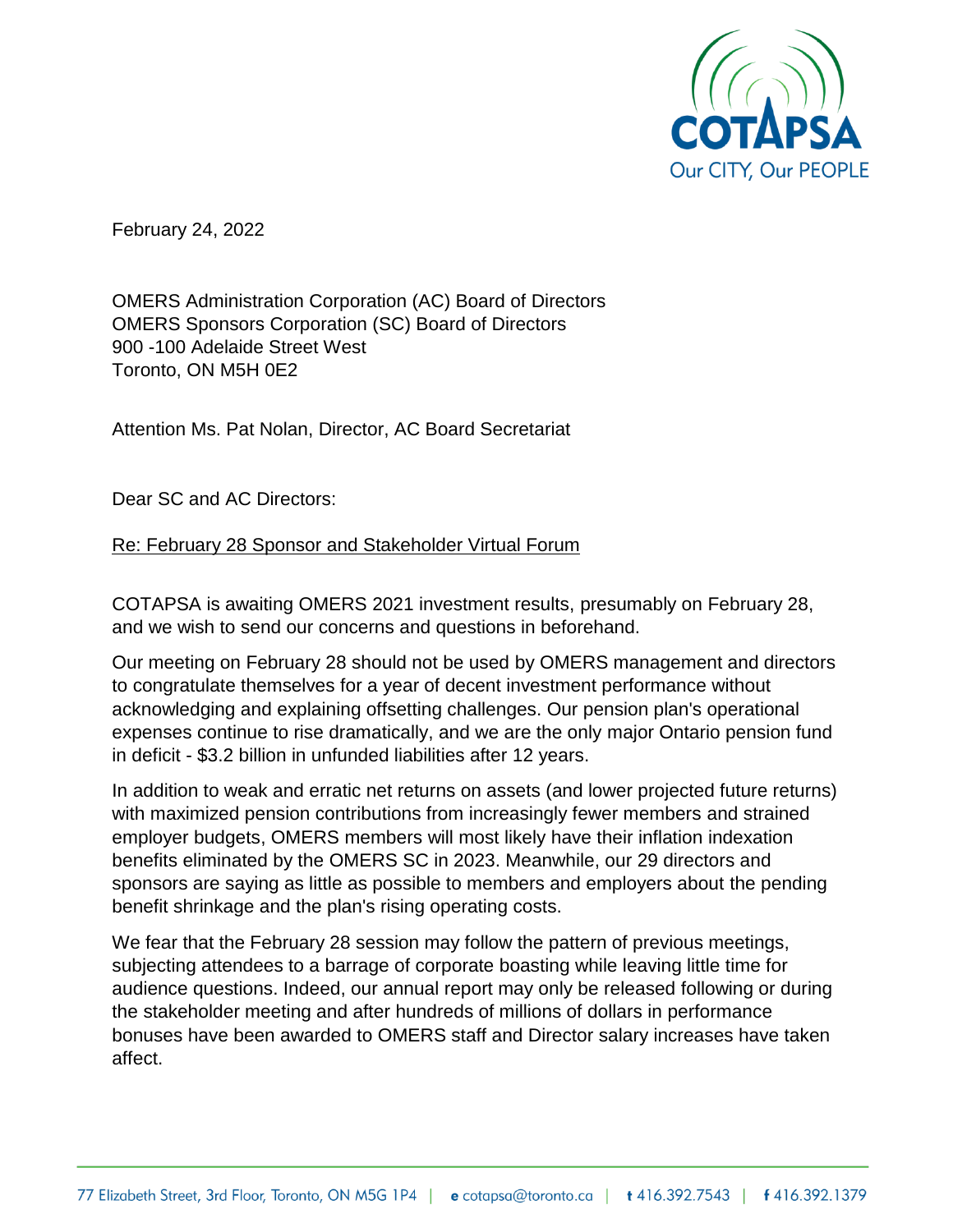AC management and the AC directors oversee all investment and administrative operations, including compensation and performance reporting. Accordingly, they both have higher and fixed obligations to sponsors, members, employers and FSRA to better report and explain pension administration and investment expenses. Therefore, we are asking you in advance to consider and answer the following questions during your presentation on Monday:

- What were the total compensation and governance costs for 29 Directors in 2021?
- What percentage increase in compensation did OMERS directors reward themselves for 2021 and 2022?
- What amount did each corporation pay for travel, meals, conferences, and education in 2021?
- In keeping with the Toronto Council's request, why does OMERS refuse to include specific information on how each division fulfills its core functions, measures performance, or provides verifiable annual plans for continuous improvement?
- What is the status of the Oxford tax decision by the Supreme Court of Canada, estimated in 2018 to be more than 150 million dollars? Where is this liability shown on financial statements, and who paid the tax bill?
- What year is OMERS supposed to be fully funded again?
- How many staff do OMERS and Oxford Properties each have?
- Why do OMERS 29 directors allow OMERS management to spend hundreds of millions of dollars on OMERS Ventures, with dozens of highly paid staff in four or five offices worldwide, with little to no reporting to members on objectives, metrics, or costs?
- How was OMERS carried-interest compensation and liabilities reported in annual submissions to FSRA?
- Why do OMERS two boards allow fellow directors to spend tens of thousands of dollars on meals and foreign travel to educational conferences during their last term or the final year of their term? How do you justify educational conference travel expenses for some directors who have served on OMERS boards in some cases over 15 years and more?
- If each Board Chair approved the excursions, will they please provide the names, locations, costs, relevance to their role and rationale for each director's expense?
- What is the financial involvement of OMERS with Prince Charles's charitable organizations and initiatives?
- Will you please provide members with a list of investment and pension NGOs in which OMERS is involved, including total dollar amounts of commitments, dues, and staff time?
- Will you please tell sponsors and members specific efforts the two Boards and Management have taken to reduce pension administration and investment management costs in recent years, including improvements to financial reporting, benchmarking, and lowering our Management Expense Ratio?
- What was the amount of Commuted Value refunds for 2021?